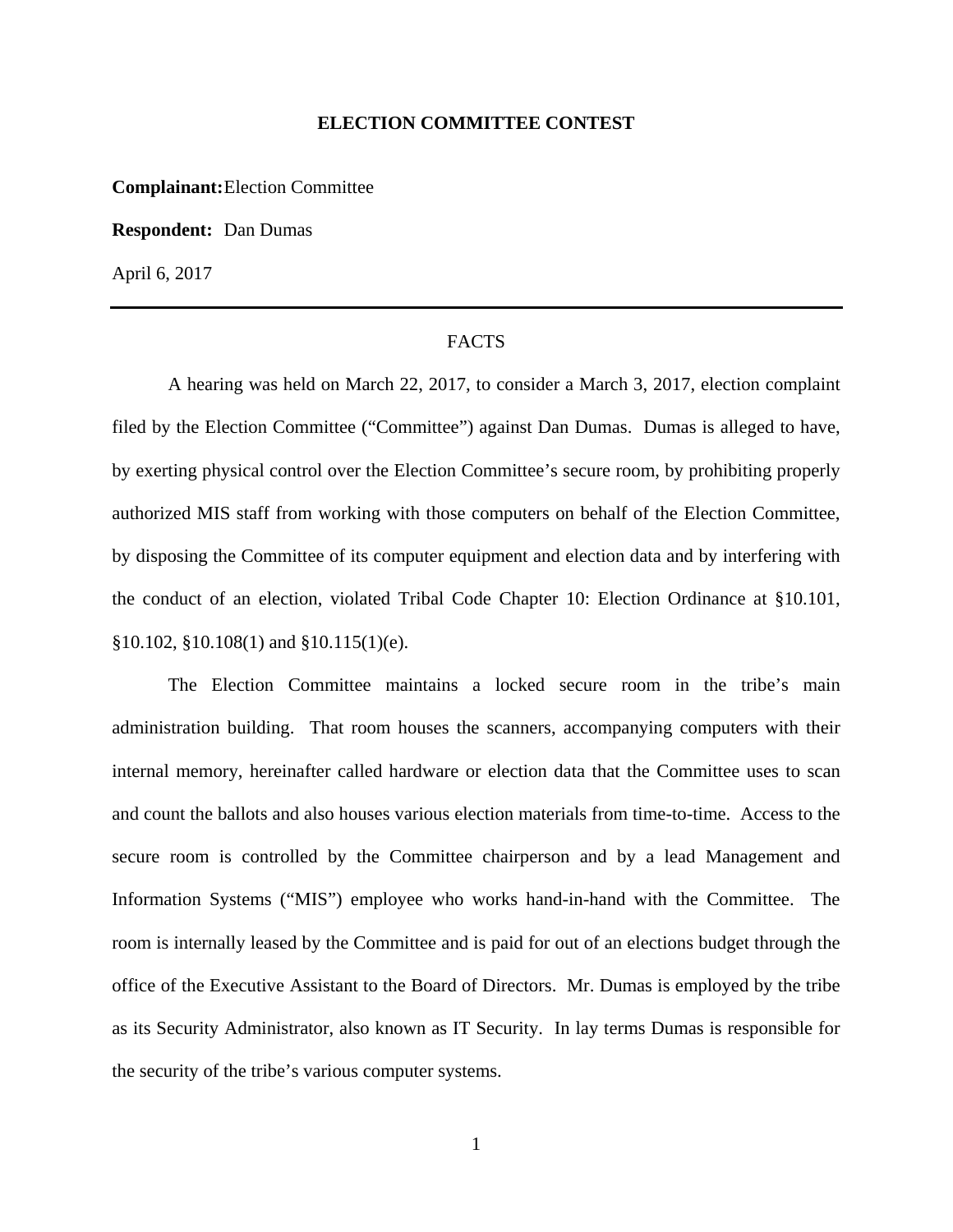Immediately after the 2016 general election, Mr. Dumas and his supervisor, the Executive Director, became aware of various allegations surrounding the integrity of the 2016 general election. Specifically, they became aware of allegations that the hardware and its internal memory, the election data, could be subject to manipulation by members of the tribe's MIS department. The memory is one of several components that make up the official record of the scanned ballots that the Committee relies on to call an election. The Committee was likewise generally aware of these unfounded allegations - they arise in one form or another every election cycle.

Dumas and the Executive Director discussed the allegations amongst themselves and decided that something had to be done. They did not discuss the allegations or the security of the room, the hardware or the election data with the Committee at any time.

Rather, on July 13, 2016, Dumas emailed McPherson and requested and received permission to change the lock to the Committee's secure room and to place a camera in the room. On July 14, 2016, Dumas emailed McPherson acknowledging that the locks to the Committee's room had been changed and that he was the only one with access. On July 15, 2016, Dumas emailed the MIS Director stating "the election equipment room has been secured and will be off limits until further notice." On July 19, 2016, Dumas emailed the Executive Director relaying that the lead MIS employee for election matters had approached him and indicated that he had been working on the Committee's hardware re-verifying the correctness of certain information. Dumas recorded this event on an incident form and advised the Executive Director that "information at this time can now be compromised with him [lead MIS staff] accessing the equipment."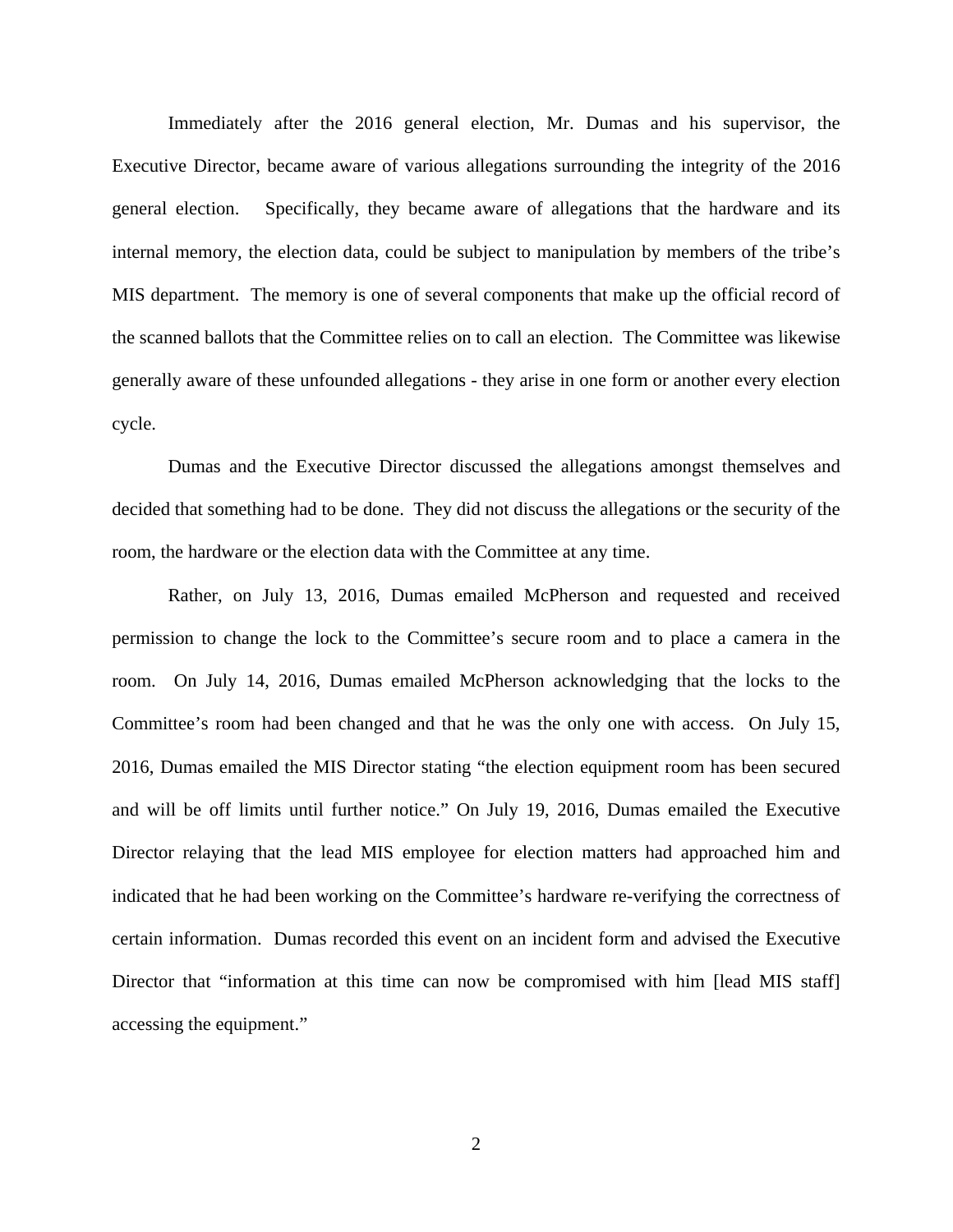After the passing of a statutorily prescribed time period, and depending on other fluid factors, the Committee shreds the ballots and other materials from the preceding election. On February 15, 2017, the Committee met at the main administration building to shred the 2016 general election material. The Committee discovered it was unable to access its secure room and realized that the locks had been changed for reasons unknown.

The Committee was directed to contact Dumas for an explanation. Dumas indicated he was not able to discuss the issue and directed the Committee to the Executive Director. The Executive Director did not respond to attempts to discuss the issue at that time. Shortly thereafter, and still on February 15th, Dumas contacted the Executive Assistant to the Board of Directors to the Committee and turned over the key to the Committee's room. It was at then that the Committee realized that someone had deliberately changed the lock to the secure room and had placed a camera in the secure room.

After a cursory review of information on hand the Committee conducted a formal investigation of the matter. The investigation revealed that Dumas, on his own initiative, sought to take physical possession of the Committee's secure room and its contents including the hardware. Based on the results of the investigation the Committee initiated an election complaint and ordered a hearing to be held on the matter.

Dumas states that his reason for doing what he did is that as IT security it is his job to secure any and all computers and data. The Executive Director provided a second reason being her desire to protect MIS staff from accusations of tampering with election data. We note, however, that Dumas and the Executive Director have a difference of opinion on this latter reason. The Executive Director has stated that it was her desire to protect MIS employees from accusations of tampering with election data, while Dumas' emails on the subject, discussed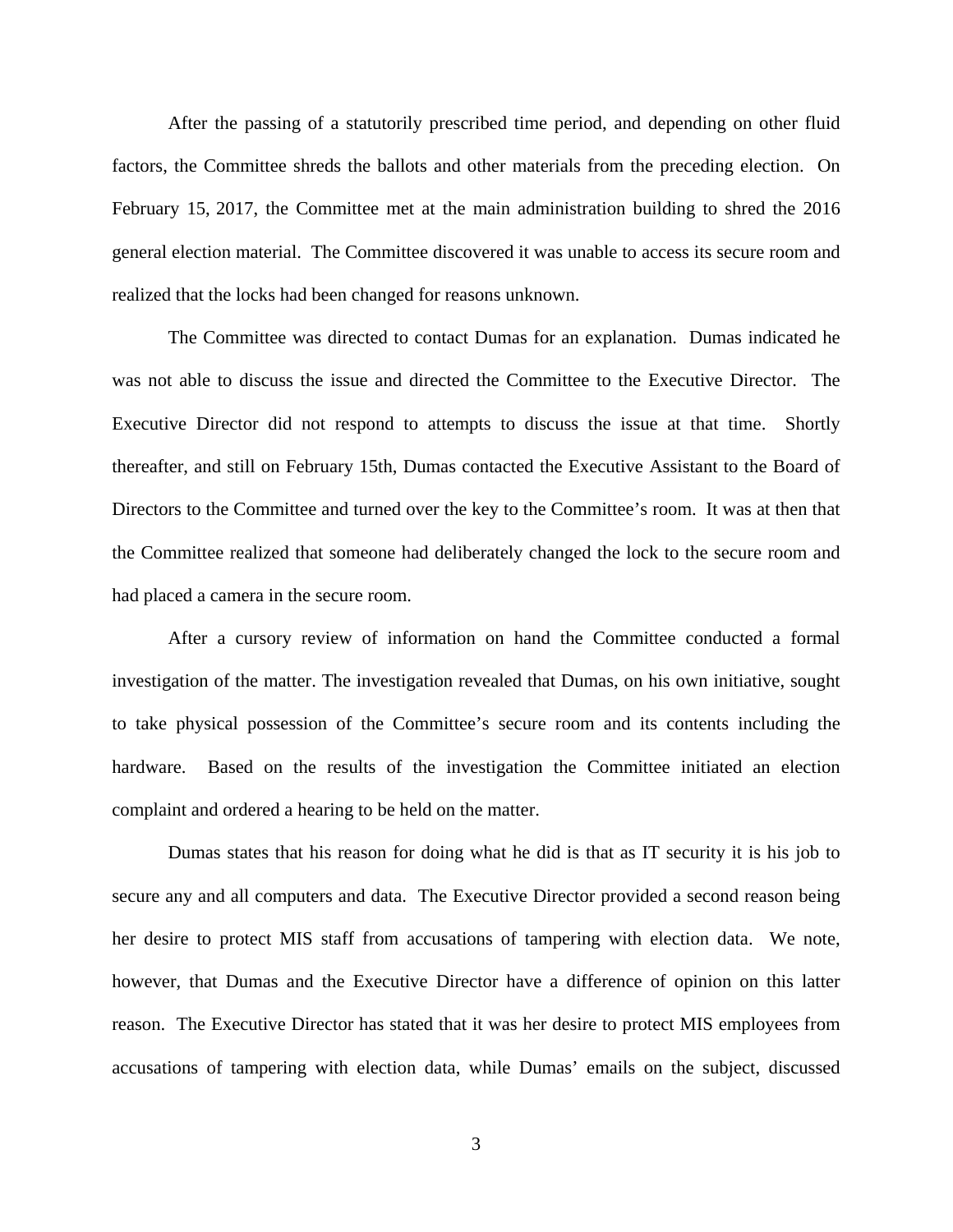below, state that the MIS employees had already caused the data to be suspect by default due to their having already worked with the data.

### **DISCUSSION**

 The issue is whether Dumas' duties and responsibilities as outlined in his job description, and equally whether his departmental procedures, take precedent over the Committee's duties and responsibilities as outlined in Tribal Code Chapter 10: Election Ordinance ("Ch. 10") in such a way as to authorize him to take the actions he did. Specifically, to dispossess the Committee of its secure room, to dispossess the Committee of its hardware and the election data, to prohibit properly authorized MIS staff to work on the election data and to interfere with the Committee's conduct of the election.

*Job Description and Department Procedures as Authority*.

 Dumas argues that his authority lies within his job description, or job duties, and his departmental procedures. Where relevant his job description states:

> The Security Administrator, under the direction of the Membership/Internal Services Executive Director, serves as the process owner for all ongoing activities that serve to provide appropriate access to and protect the confidentiality and integrity of customer, employee, and business information in compliance with organization policies and standards.

Dumas also argues that certain provisions of his department's procedures justify his actions. He argues that his procedure titled Information Technology Server Security Procedure,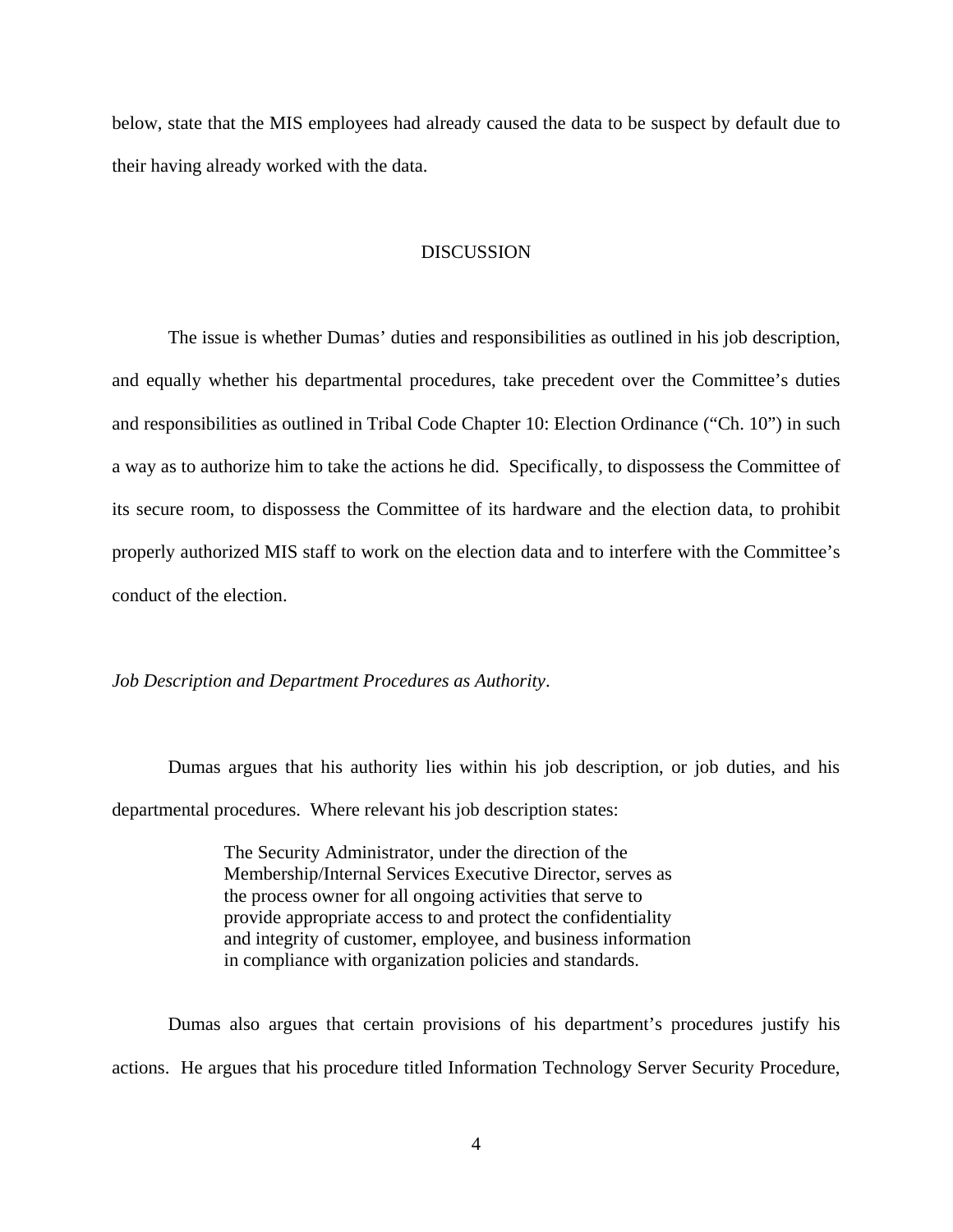dated May 18, 2016, gives him the authority to take the underlying actions. The procedure at

section 1 reads:

This procedure establishes standards for the base configuration of internal server equipment that is owned and operated by Sault Tribe and Kewadin Casinos. Effective implementation of this procedure will minimize unauthorized access to Sault Tribe and Kewadin Casino information technology.

All employees, contractors, consultants, temporary and other workers at the Sault Tribe and Kewadin Casinos must adhere to this procedure. This procedure applies to server equipment that is owned, operated, or leased by the Sault Tribe, Kewadin Casino or registered under a Sault Tribe/Kewadin Casino network.

All internal servers deployed at the Sault Tribe or Kewadin Casino must be owned by an operational group that is responsible for system administration. Approved server configuration guides must be established and maintained by each operational group, based on business needs and approved by Information Technology Security. Operational groups should monitor configuration compliance and implement an exception procedure tailored to their environment. Each operational group must establish a process for changing the configuration guides, which includes review and approval by information Technology Security. For security, compliance and maintenance purposes, authorized personal may monitor and audit equipment, systems, processes and network traffic.

The Committee accepts both at face value and assumes both were properly promulgated within

the tribe's applicable systems.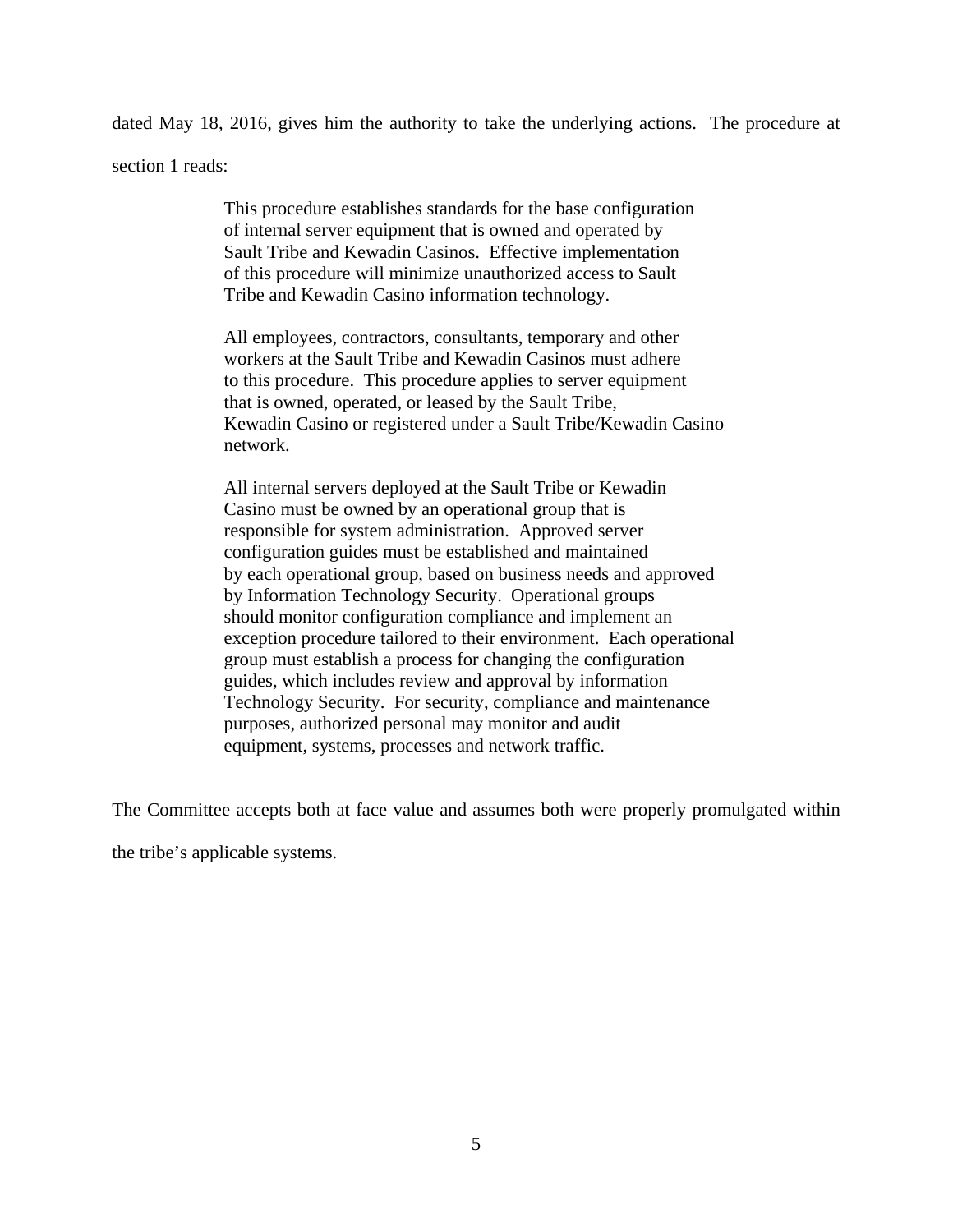*Election Ordinance as Authority.*

 Ch. 10 establishes the Election Committee and lays out certain procedures that govern the conduct of elections. In more general terms, Ch. 10 at §10.101 and §10.102 authorize elections as follows. Ch. 10 at §10.101 reads:

(1) The purpose of this Chapter is to establish authority for holding tribal elections. The regulations and procedures contained in this Chapter shall be administered in such a way as to accomplish this purpose and intent. The authority for this Chapter is Article V, Section 6 of the Constitution. (2) Each of the numbered sections and subsections of this Chapter shall be deemed to be discrete and severable. If any provision of this Chapter shall be held to violate the Constitution and/or By-laws of the Tribe, the validity of each and every other provision shall be unaffected thereby and all such other provisions shall remain in full force and effect.

§10.102 reads:

This Chapter shall govern all tribal elections pursuant to Articles IV and V of the Constitution. This Chapter shall be subordinate to the Constitution and By-laws. There shall be no amendments to this Chapter within the period of six (6) months prior to date of the general election held pursuant to this Chapter except by Positive Majority vote.

The Committee itself is created by §10.108(1) which reads:

All elections held pursuant to this Chapter shall be administered by the Election Committee.

§10.115 charges the Committee with the physical conduct of the election according to lengthy

procedures which are not listed here. Further, §10.115 is instructive as to issues surrounding this

complaint where §10.115(1)(e) reads: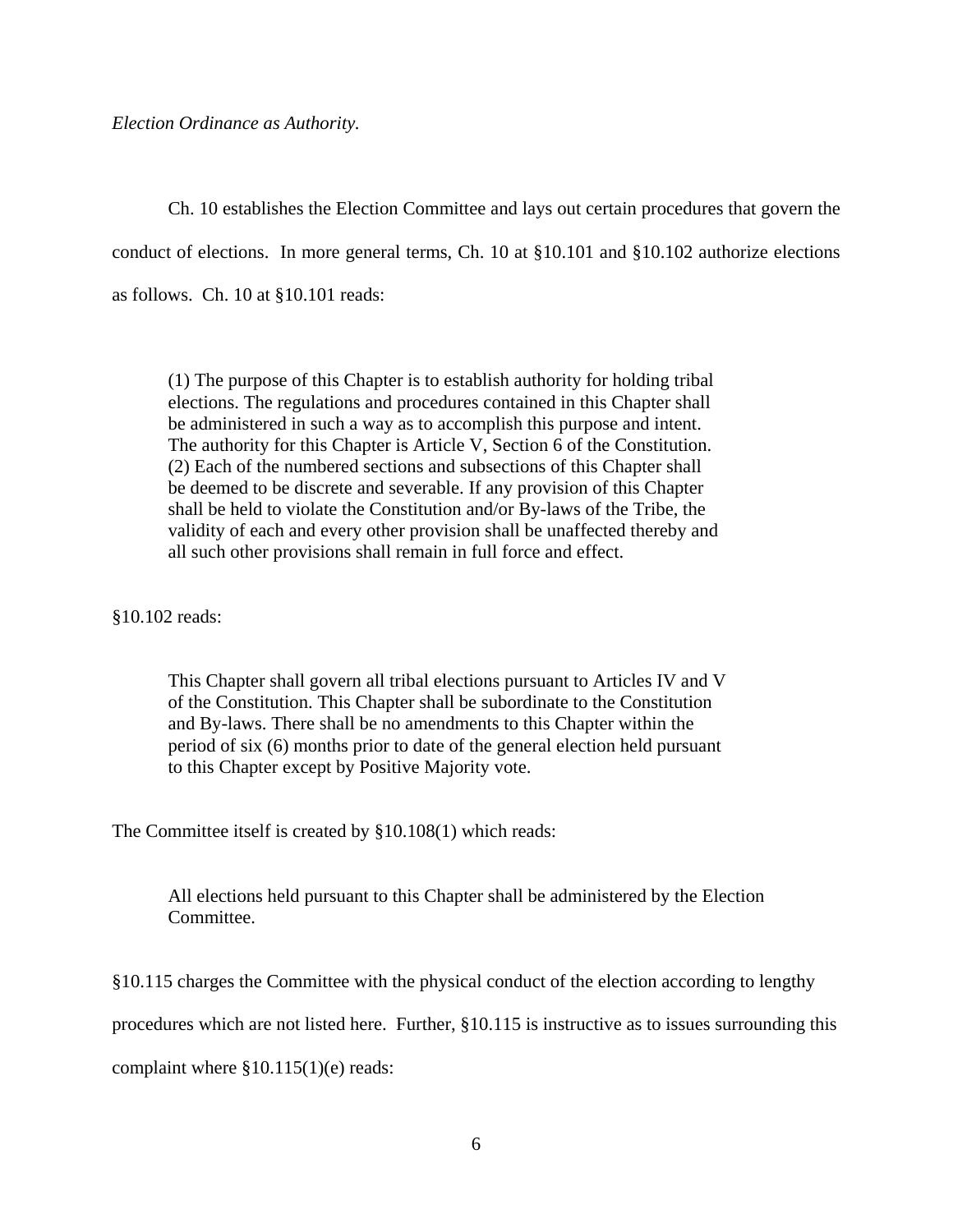# (1) The following procedures are applicable to all elections. (e) The Election Committee shall be **responsible for organizing and implementing all security measures for handling Ballots and counting Votes to insure the integrity of the election**. [*Emphasis Added*]

Taken as a whole, these sections of Ch. 10 are the foundation upon which the Committee conducts the election. And not to be ignored is nearly 30 years of election history and practices that have developed pursuant to this language along with over 125 years of combined election experience and institutional knowledge.

§10.102(1)(e) is of particular importance as this section serves as the backdrop under which the Committee conducts all manner of business, whether it be holding secured ballots in a vault, police escort of the ballots from the post office to the count or numerous other undisclosed redundant precautions. It would be improper to list here each and every security precaution taken to protect the integrity of an election.

### *The Election Committee Room*.

The Committee has always maintained a secure room to house sensitive election materials that is accessible only by the Committee, members of the Committee or select tribal employees performing election related work on behalf of the Committee. The key to the room has historically been held by the Committee chairperson, and in more recent years with the reliance on the hardware, by the Committee's lead MIS employee.

Dumas argues that any room containing a computer of any type is subject to his oversight or physical control and by default he is authorized to physically take possession of it. He relies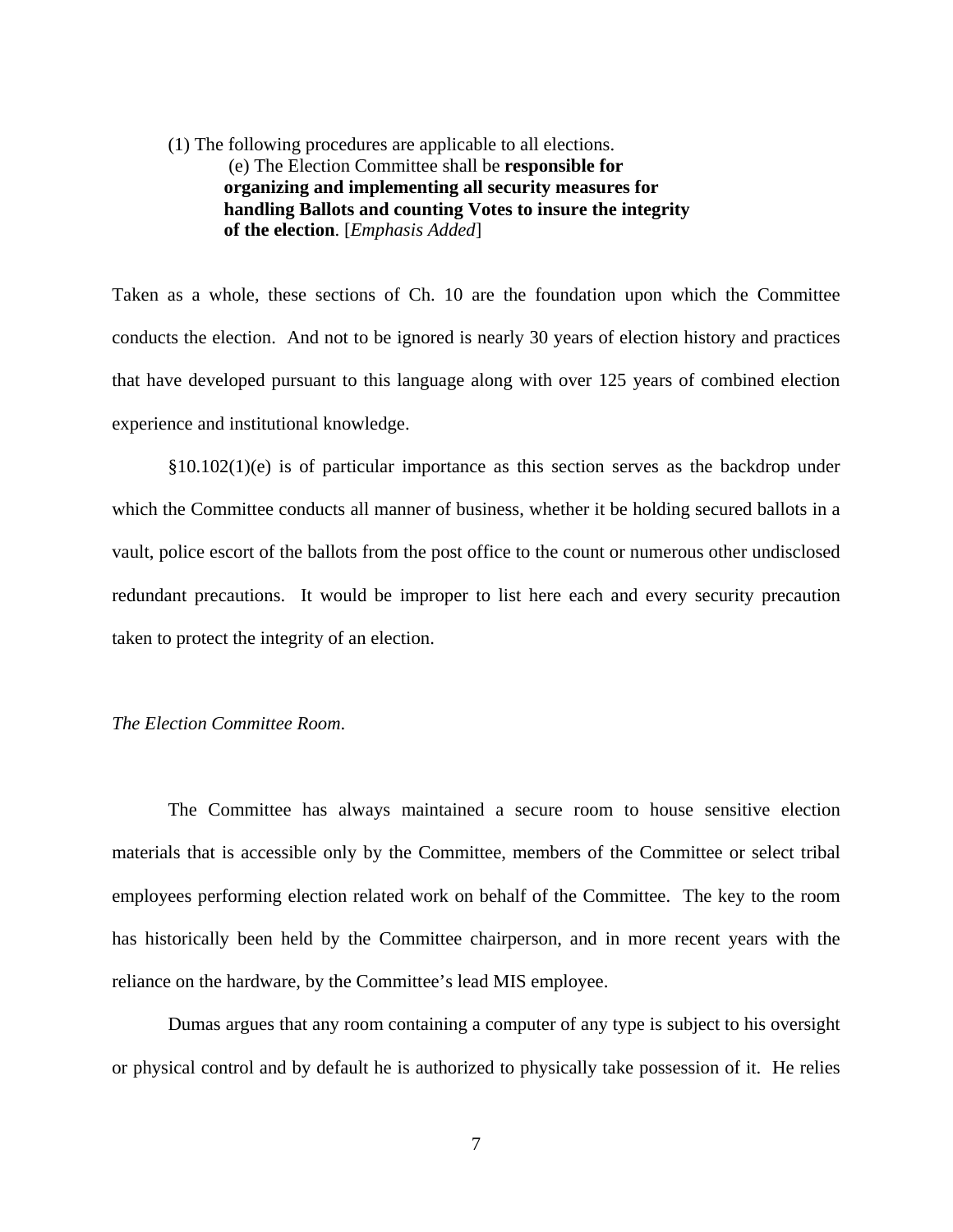on a combination of his job description and his departmental procedure as his authority. The Committee has reviewed both and finds absolutely nothing in either that authorized Dumas to physically take possession of a room that is under the authority of a tribal entity, department or program; regardless of whether or not the room in question contains computers or not. The authority simply is not there. Nonetheless, Dumas makes other arguments on why his actions were justified.

Dumas argues that the room and its contents were not secure because, in his opinion, unlimited numbers of MIS staff had access to it. This is not true. During the Committee's investigation, Dumas indicated that his own informal investigation into who was accessing the Committee's room revealed that MIS, as a whole department, had access to the room. Dumas was pressed on this point and he stood firm. Dumas stated that he relayed this same information to the Executive Director and it was one of the reasons he believed that he should have physical control of the room to the exclusion of others.

Dumas was informed that in fact only the lead MIS employee had a key to the room and only he or three others were allowed to access the room for election related work – this at the specific direction of the Committee. The Committee's investigation revealed this to be a true and accurate recitation of the facts as they have existed since at least 2004.

Dumas used an extremely misleading presentation of the facts to convince others that the room needed to be secured under his stewardship. In the Committee's eyes, what resulted from this chain of events was that MIS staff members, who were entering the room under the Committee's direction, with that access being controlled by the lead MIS staff member, were stood down so that the access and control could be placed instead with Dumas by Dumas to be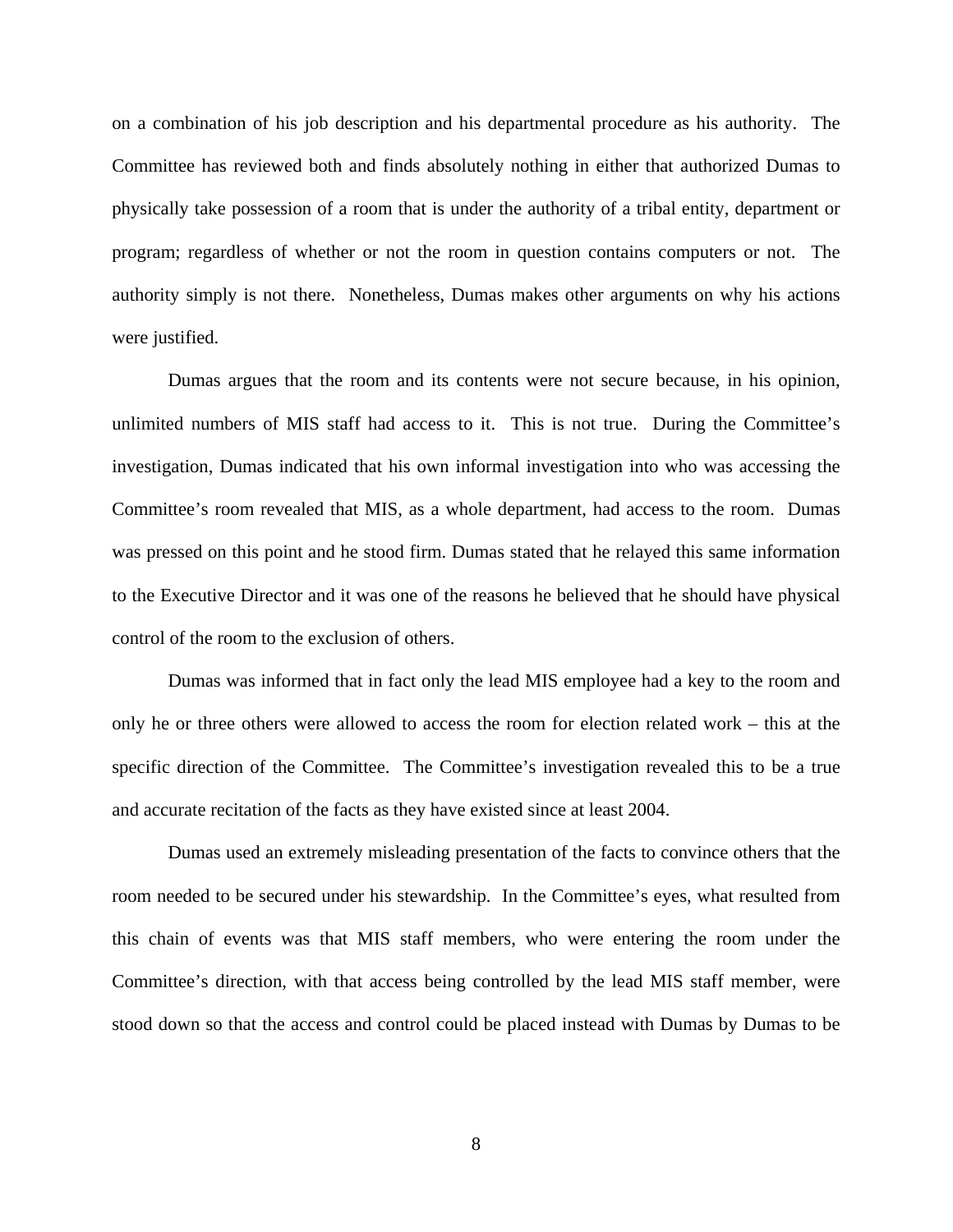governed by Dumas. We find no authority that would authorize Dumas' actions even if his facts accurate – which they are not.

#### *The Scanners and Computers*.

 The Committee's secure room contained hardware that scans the ballots, tabulates the votes and projects the results onto a screen for the public's viewing. The Committee takes notice of the following. This hardware, or similar hardware, has been used by the Committee since 2002. The hardware was used to verify an election recount in 2002 and was used for the general election in 2004 and for all primary elections, general elections and referendum elections thereafter – some 23 elections in total.

For the 2002 and 2004 elections the hardware was physically housed by MIS. Between the 2004 and 2006 elections, MIS informed the Committee that it did not believe it was proper that MIS be responsible for the housing of and physical security of the hardware as it was not part of the tribal systems and because the hardware was only for election purposes and all that negative attention that entails. The Committee recognized it was unintentionally putting significant negative political attention on MIS and agreed that it should shoulder the responsibility for hardware and has done so ever since.

Since that time, the hardware has been kept by the Committee in its secure room and has been considered by tribal administration, the Board of Directors and MIS to be under the control of the Committee - yet operated and maintained by properly authorized MIS staff. That the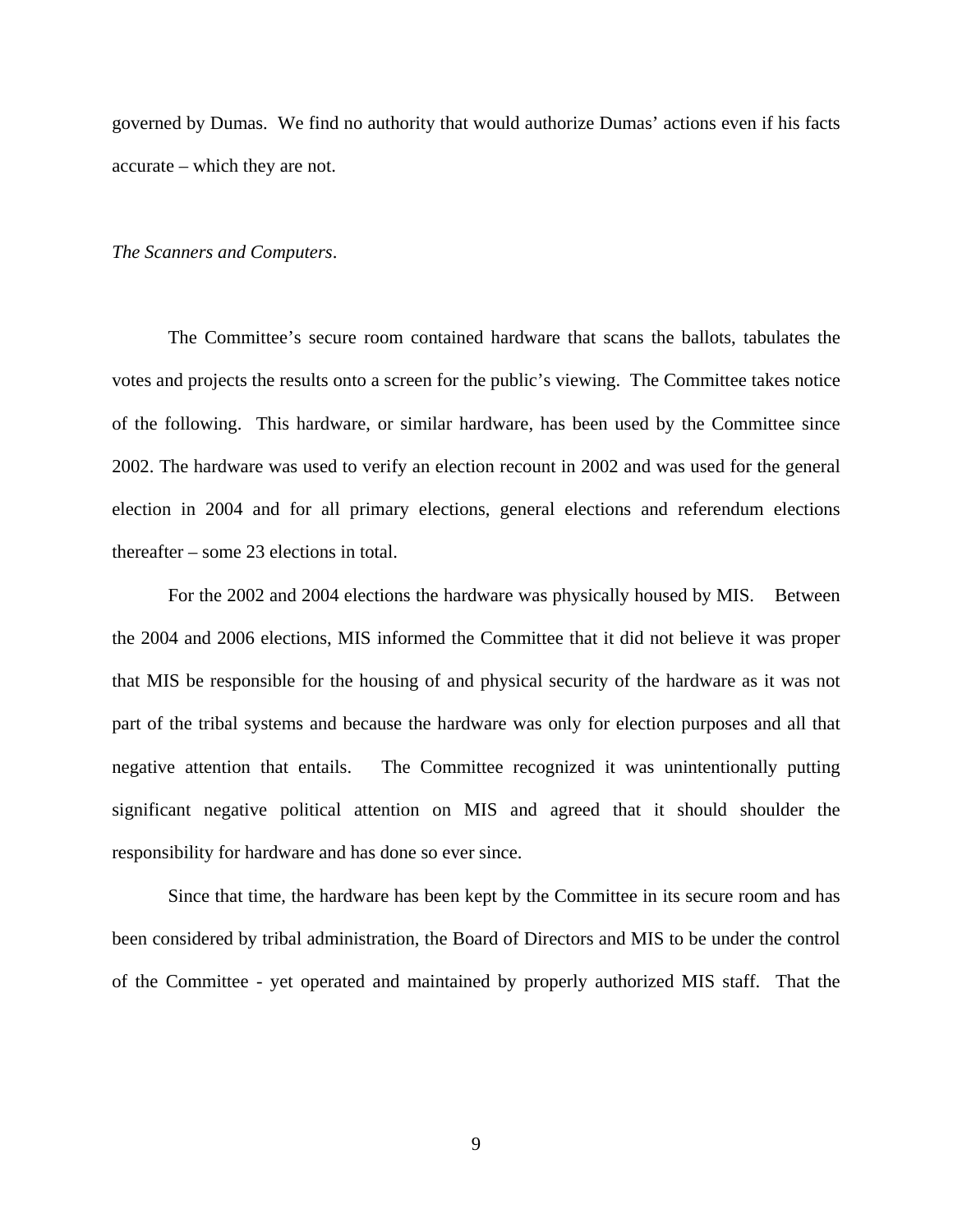hardware, now in 2017, is thought by Dumas to no longer be the Committee's to control, operate and secure is surprising to say the least.<sup>1</sup>

Dumas argues that, per his job description and department procedures, he is authorized to exact whatever level of security upon the hardware he finds to be appropriate. He believes that §10.115(1)(e)'s charge that the Committee is responsible for "organizing and implementing all security measures for handling Ballots and counting Votes to insure the integrity of the election" does not bestow upon the Committee any authority to control the hardware. Dumas argues that because the words "computer" or "scanner" or "server" do not appear in Ch. 10 their presence cannot be inferred and therefore his job description then enters the mix giving him control. We disagree. Dumas cannot have it both ways.

 If we are to accept Dumas' position that "all security measures" does not include keeping secure the election hardware, if we are to accept that incredibly literal reading, which we do not, then we ought to apply the same level of scrutiny to his job description. Dumas' job description reads

> provide appropriate access to and protect the confidentiality and integrity of **customer, employee, and business information** in compliance with organization policies and standards. [*Emphasis Added*]

The conduct of an election and the information and materials and hardware associated therewith are not customer related, they are not employee related and they are not business related. They are a thing onto themselves completely governed by Ch. 10 and have been for decades. Further, the Committee does not accept that access to its own critical election data is subject to Dumas' control as the "process owner".

 $\overline{a}$ 

<sup>&</sup>lt;sup>1</sup> We acknowledge and appreciate that MIS staff plays a role in ensuring the integrity of the hardware and data when they are up and running during an election event and this activity is recorded in a log that Dumas referenced in the hearing.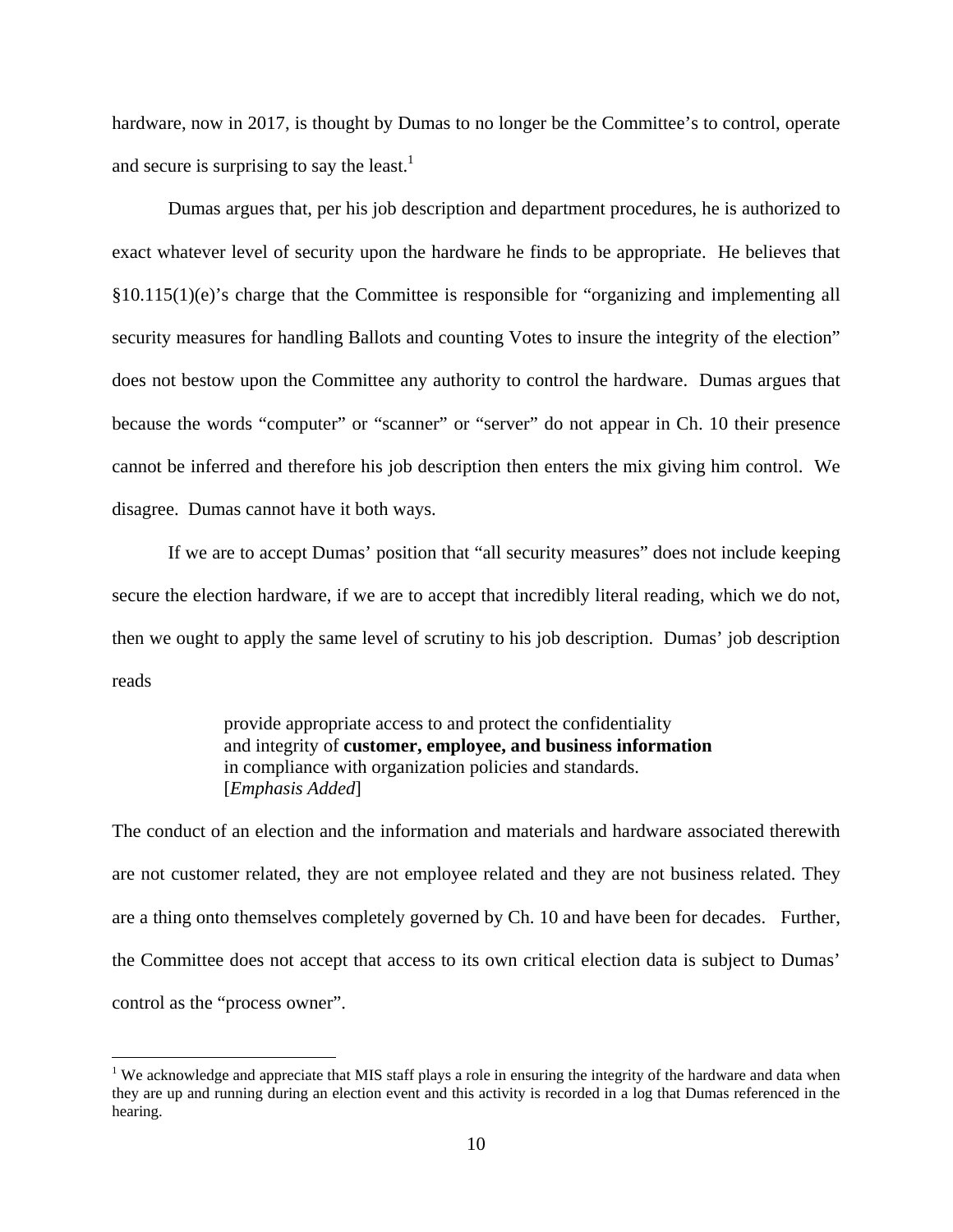We remain unconvinced that  $\S 10.115(1)(e)$  does not make the Committee liable for the security of everything election related and we remain unconvinced that a job description can by operation of law trump Ch. 10. This is an empty argument that is unsupported by Ch. 10, past practice and the realities of a tribal election.

Dumas next argues his department's procedures justify his actions. The procedures where relevant read:

> All employees, contractors, consultants, temporary and other workers at the Sault Tribe and Kewadin Casinos must adhere to this procedure. This procedure applies to server equipment that is owned, operated, or leased by the Sault Tribe, Kewadin Casino or registered under a Sault Tribe/Kewadin Casino network.

The Committee is not convinced that this procedure authorizes Dumas to take the actions he took. Nothing in the procedure authorizes Dumas to dispossess the Committee of its secure room. Nothing in the procedures authorizes Dumas to prohibit authorized MIS staff from working on behalf of the Committee. And nothing in the procedures authorizes Dumas to unilaterally dispossess the Committee of highly sensitive election data – particularly at a point in time when that very data was the subject of heated debate within the tribal community.

 Lastly, the Committee's hardware is not part of the tribe or Kewadin's networked systems and that fact alone appears to disqualify the hardware from the procedure as it very clearly states that it applies to network computer systems. A cursory review of non-networked computers not falling under Dumas control reveals several such computers. For example, the tribe's law enforcement vehicles contain laptops that are not tied into a tribal or Kewadin network to be governed by Dumas– we highly doubt Dumas would argue he is authorized to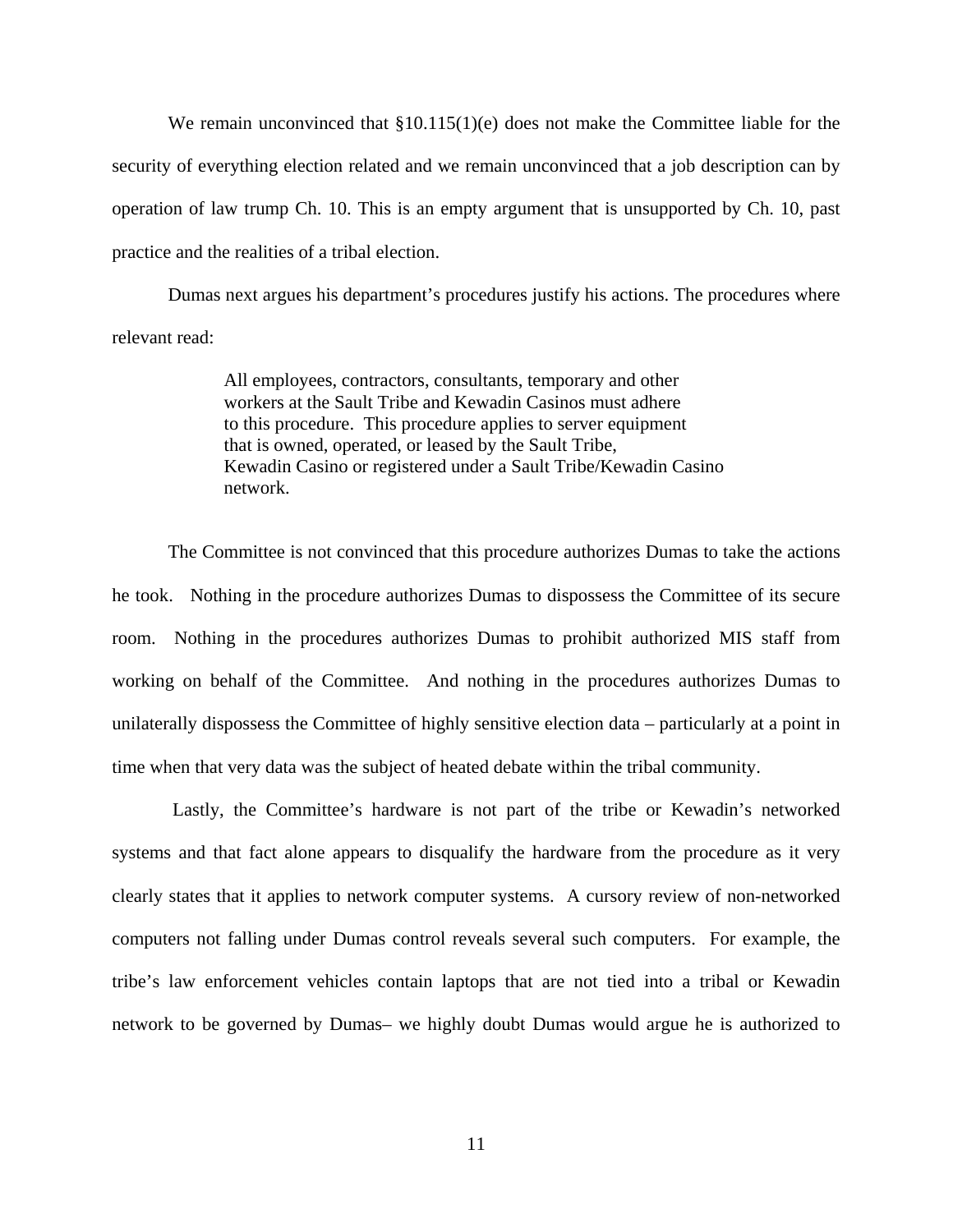unilaterally change the locks on the police cars and then prohibit officers from entering the cars. The examples are many.

Ch. 10, and all that it authorizes, is not an employee, contractor, or consultant as those words are used in the procedure. A tribal election is the ultimate expression of sovereignty that is tightly governed by tribal law and the Committee is not convinced that a departmental procedure, or a job description, trumps the tribe's charge to the Committee to make secure an election.

### *Election Data As Important as the Physical Ballots*

Dumas argues that because only the word "ballots" appears in the Committee's charge to secure the election, at  $10.115(1)(e)$ , by default the hardware and the data are excluded. The Committee disagrees with such a simple result driven argument. The Committee thinks the proper reading of "all security measures for handling Ballots and counting Votes to insure the integrity of the election" clearly covers the hardware and the memory or data contained therein as it has since 2004.

The data generated by the scanner simply is the election – the data becomes, for computation of the final election results, the ballots themselves. From there on, the scanned data is as important as the ballots for purposes of a recount, challenge to the election or for addressing issues of the election's integrity should that need arise. This data simply can never leave the Committee possession - let alone without the Committee's knowledge.

To argue otherwise is counter intuitive as the result would be that the tribe's IT security department, and not the Committee, would be the entity ultimately putting forth the veracity and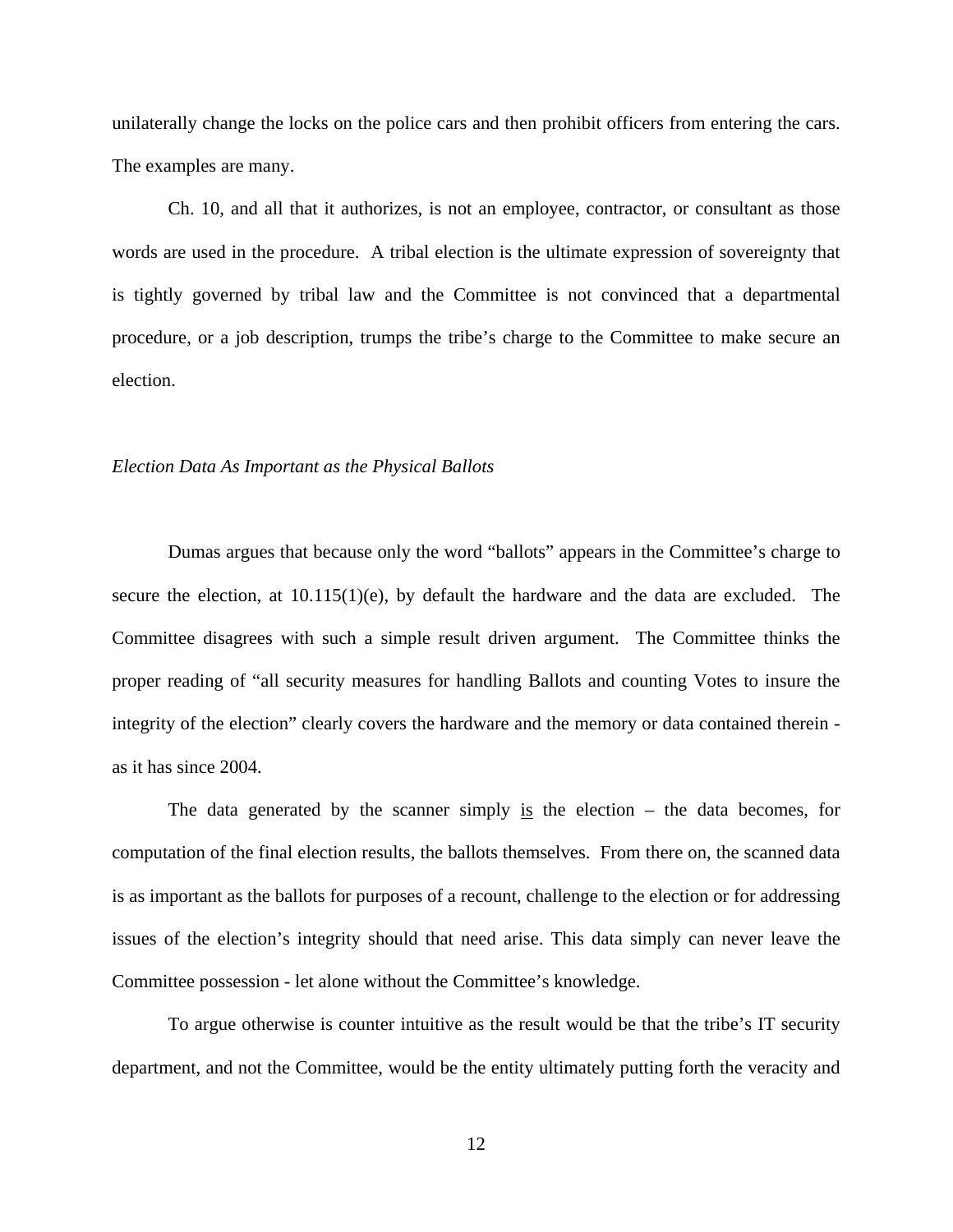legitimacy of election data. That is an absurd result not supported in any way by Ch. 10 at §10.101, §10.102, §10.108(1) or 10.115(1)(e).

Dumas' arguments hang on his belief that a job description and or departmental procedure trump tribal law. He offers no supporting argument, legal or otherwise. Rather he asks the Committee to simply walk away from arguably one of its most important functions based solely on his employment and the existence of his sphere of influence. This, the Committee cannot agree with.

### *Excluding Staff Assisting Election Committee From the Room*.

In order for the Committee to perform its duties, the tribe has acknowledged that it needs assistance from tribal employees offering a specialized service. This assistance comes in the form of ministerial assistance, Enrollment Department assistance, legal representation and information technologies assistance. In order to facilitate the provision of these services to the Committee, the tribe promulgated §10.108(1) which reads in part:

> The Committee may assign specific tasks or duties as necessary to carry out ministerial tasks or duties, consistent with the Constitution and this Chapter.

 The Committee trusts and expects all staff that assists them, including the lead MIS employee, to perform tasks without needing specific prompting from the Committee. If MIS staff feel that something needs to be done then they are entrusted to access the hardware and perform whatever work needs to be done. This has for years taken place pursuant to §10.108(1).

In July of 2016, Dumas unilaterally declared MIS staff's ability to access the Committee's room to, by default, have compromised the integrity of the election data and uses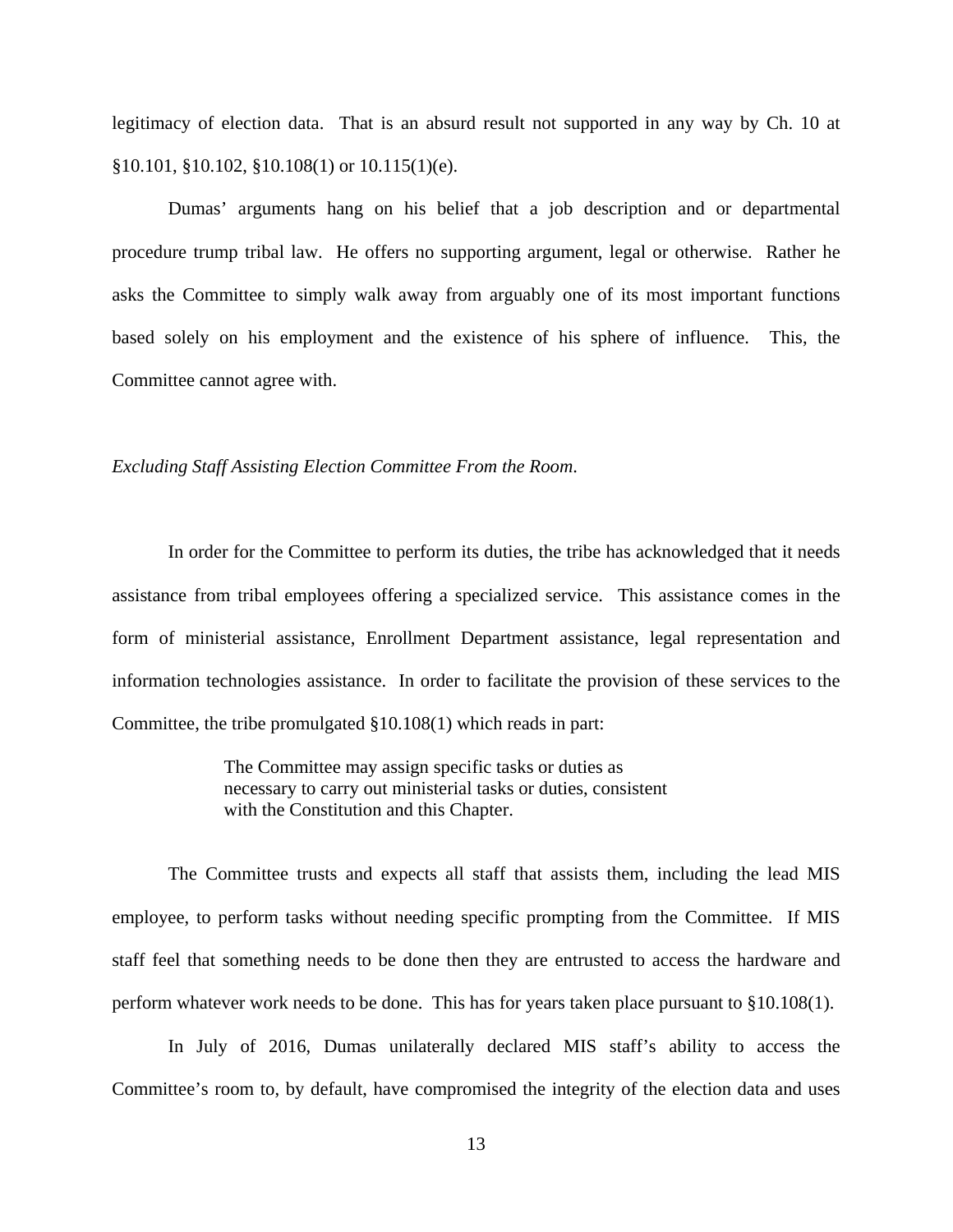his version of events as one of the reasons for his actions – namely excluding MIS staff from the secure room.

On May 19, 2016, when conducting his own improper investigation into the hardware Dumas was told by MIS staff that work had been ongoing in the room and specifically on the hardware in the room. Dumas sent an email to the Executive Director stating:

> Information [election data] at this time can now be compromised with him [lead MIS staff] accessing this equipment.

The only evidence to support such a statement was Dumas' own personal belief leaving these accusations unwarranted and irresponsible.

Dumas further filled out an incident form which reads:

Access to this equipment after the election should not be allowed without proper permission. This type of unauthorized access can compromise the integrity of the systems and data. Procedures need to be in place to limit and control access to this equipment.

Dumas again cast suspicion based on no facts whatsoever, contrary to facts actually, as there was a mechanism in place covering authorized access, and conveniently suggest that the best resolution is one grounded within his sphere of influence. In addition to being unwarranted and irrespirable it is obviously self-serving.

 Setting aside the unwarranted accusation issues, Dumas argued at the hearing that he in fact did not prohibit select MIS staff's access to the secure room and thus the hardware and therefore did not violate §10.108(1). This is not true. On July 15, 2016, Dumas emailed to the MIS Director, who forwarded to MIS staff that performs election work, an email stating that: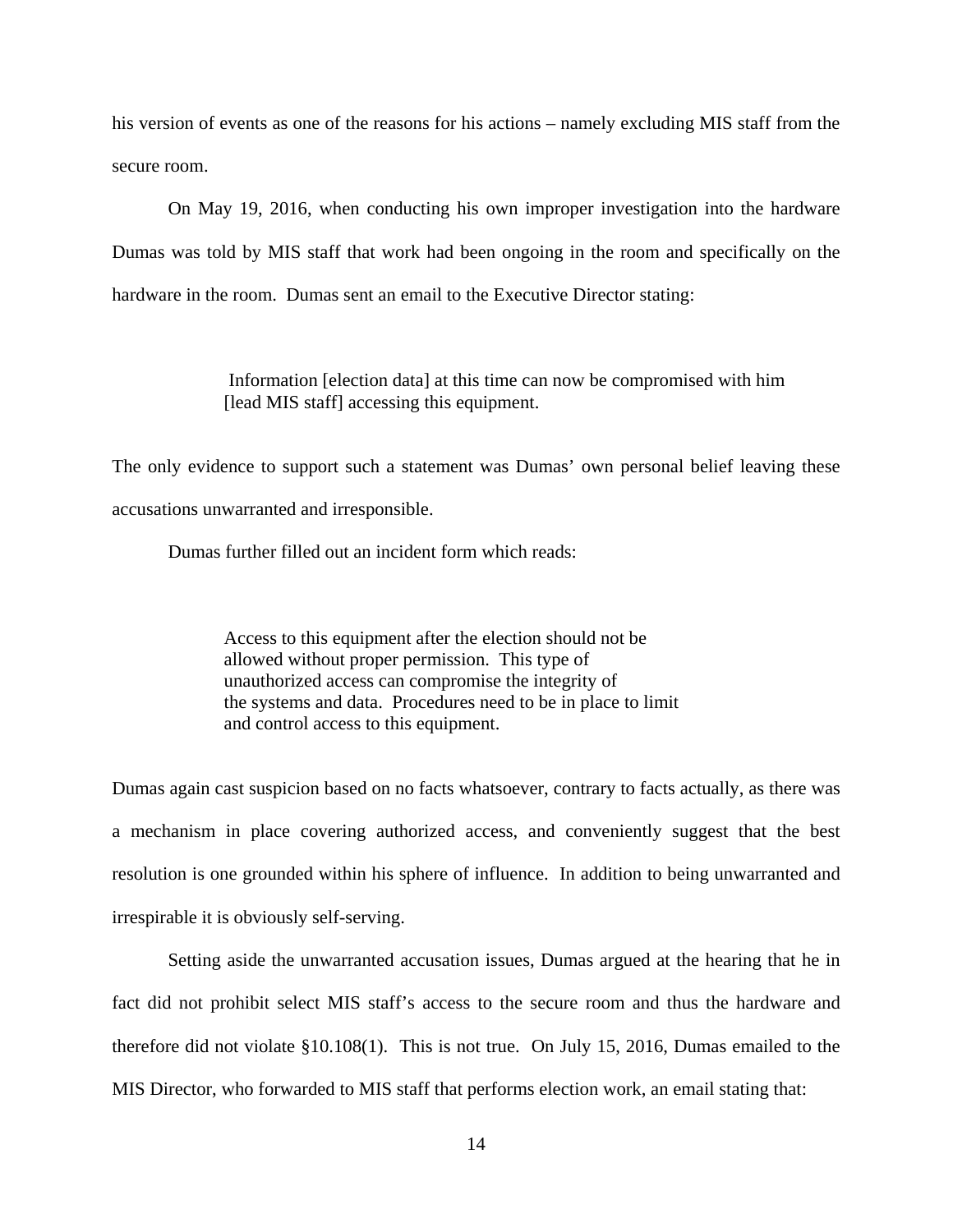The election equipment and room has been secured and will be off limits until further notice.

We are hard pressed to find this to be anything but an aggressive assertion of control over the room and its contents with specific direction to stay out of the room. There was no further notice inviting the election work to continue. The email cannot be read any other way. This action directly interfered with the Committee's authority pursuant to §10.108(1) to have work done on its behalf.

In short, Dumas made unsubstantiated accusations and based upon those accusations supplanted the Committee's trust of its own committee members and its colleagues in MIS, for his trust in himself. That may be fine and good for Dumas but it is a woefully lacking excuse for the Committee and is not supported by §10.108(1) or Ch. 10 in general.

## *Chain of Command.*

 At the hearing Dumas argued that he performed all actions via direction from his chainof-command, the Executive Director, and should be held blameless. Upon review of all materials submitted for this hearing, we see nothing that would lead us to believe that Dumas was simply following orders. The emails provided clearly state that all action taken was initiated by Dumas.

Further, during the investigation Dumas clearly stated several times that events discussed herein were very much his idea and he specifically rejected the idea that he was simply following orders. The Committee cannot then accept his argument at the hearing to the contrary.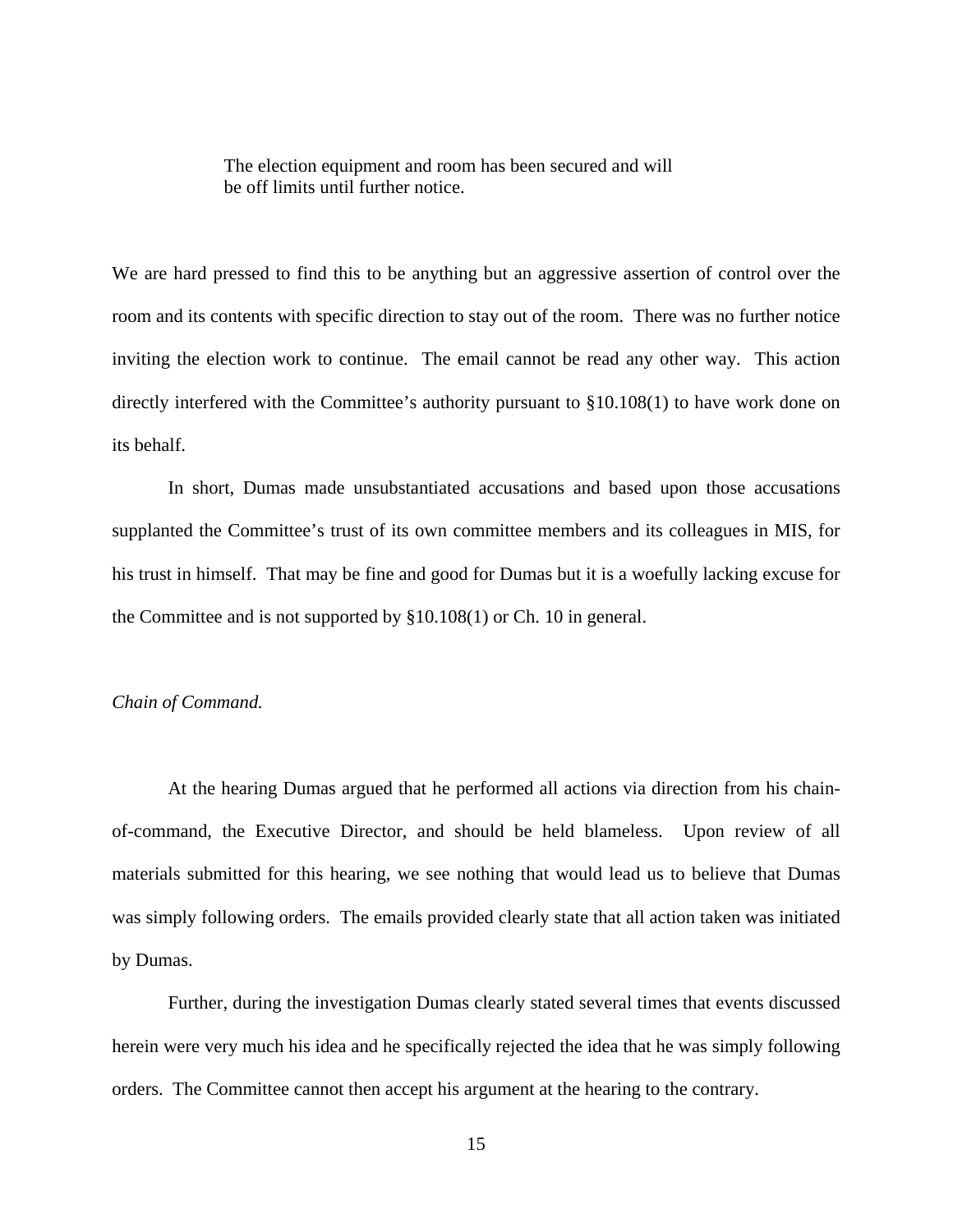The investigation revealed that the only role the Executive Director played was signingoff on or agreeing to Dumas' recommendations. During the Committee's investigation, the Executive Director generally agreed that Dumas made a series of recommendations and she agreed with them. Nothing presented at the hearing casted doubt on that as Dumas did not avail himself of the opportunity to present any testimony or information that would show that he acted in all ways at the direction of his chain-of-command to such a degree that he was merely a harmless functionary – contrary to his statements made during the investigation.

This, taken together with Dumas' inaccurate presentation of facts, convinces the Committee that it would be improper to assign any level of blame to the Executive Director as she relied on Dumas' expertise in the IT security field, his recitation of facts and his framing of his sphere of influence. Simply put, this is why no complaint was filed against the Executive Director.

## *Tribal Administration's Involvement in Elections*.

 It is a pillar of the tribe's election process that the Board of Directors and tribal administration be as far removed from the conduct of the election as possible. It is, with this in mind, that the Committee was established, that they were charged with alone conducting elections, that they were authorized to assign staff to assist them as they direct and that they be in charge of all security matters. To say this is a pillar of the tribe's election process is in fact not strong enough - it is a core tenant that from time-to-time is challenged in some unique way and after every challenge reemerges intact and stronger.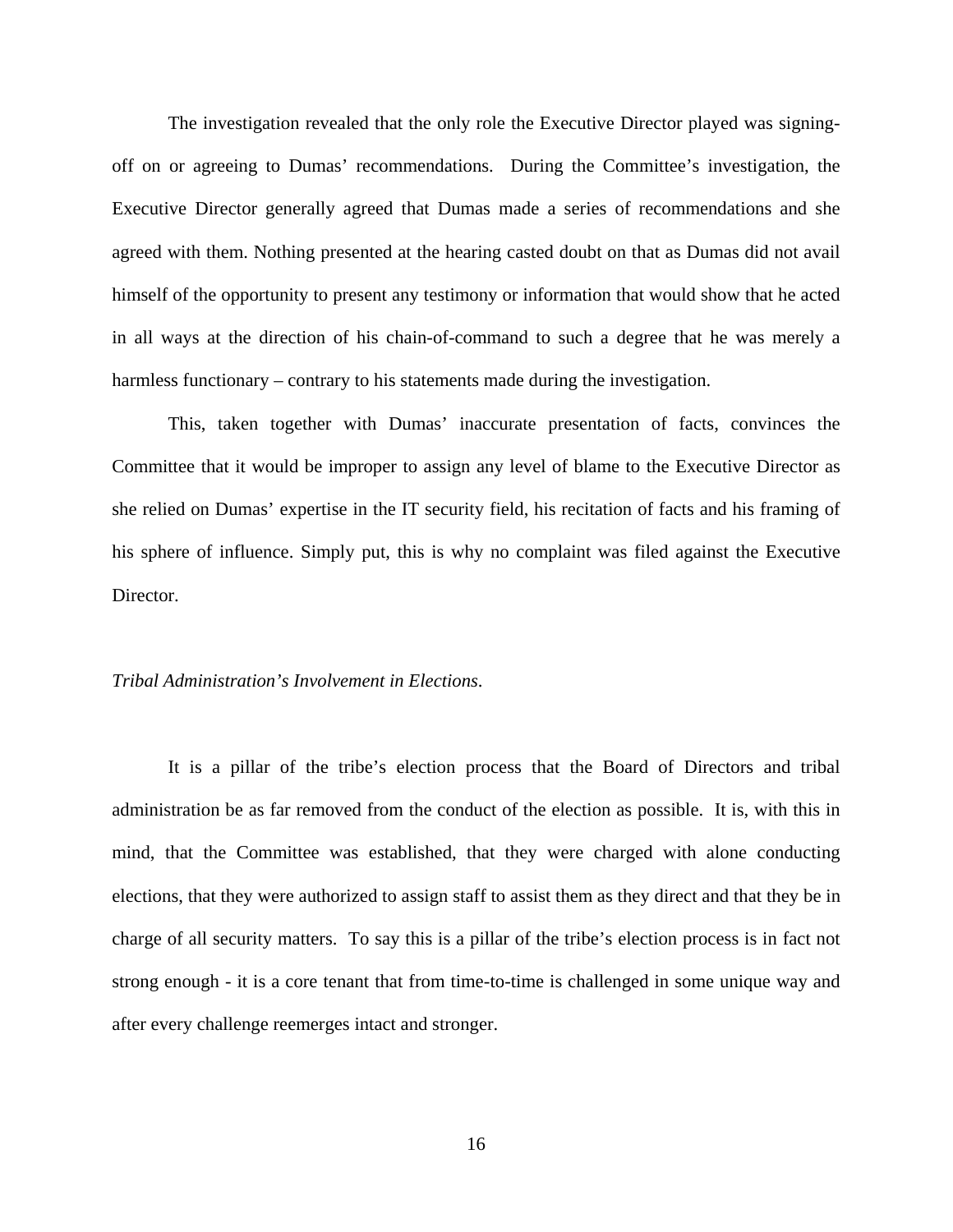Dumas would have the Committee accept that this pillar be toppled and that, via his job description and departmental procedures, tribal administration under the direction of a senior employee subject to the oversight of the Board of Directors, would have unfettered control over the critically important election hardware and data, the ability to unilaterally take away from the Committee its secure room and to determine whether or not MIS employees performing election work would in fact be allowed to do so. This is simply not grounded in reality, the Committee is uniquely aware that Ch. 10 was promulgated to prohibit this very thing. This is not debatable.

 Of all the arguments made herein, the Committee believes this to be the most compelling. If it was the desire of the tribe to insert tribal administration, against all history and precedent, into the election process by transferring a major security component from the Committee to Dumas or tribal administration it would be not done as Dumas would have us believe. Such a transfer of responsibility must be done via an amendment to Ch. 10. The Committee steadfastly refuses to adhere to anything less.

## FINDING

With those present voting unanimously we find:

- 1. Changing the lock to the Committee's secure election room violated §10.115(e).
- 2. Prohibiting MIS staff from entering the room to work with the hardware is a violation of §10.108(1) and §10.115(e).
- 3. Dispossessing the Committee of the election hardware and data is a violation of  $§10.115(e).$
- 4. By doing the above, the Committee's ability to conduct an election was infringed upon in violation of §10.101, §10.102 and §10.108.